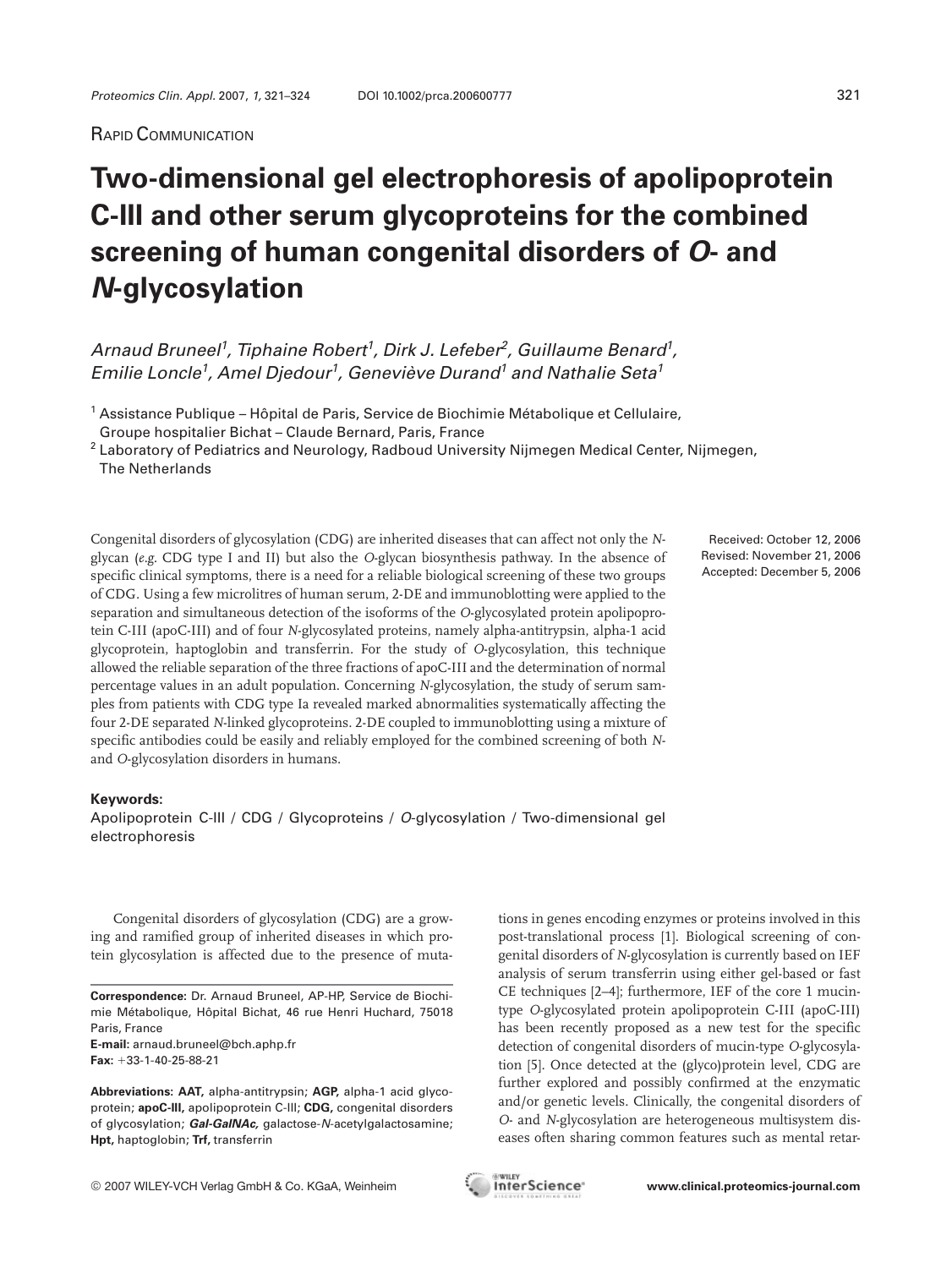dation, neurological abnormalities and liver failure [1, 6]. Thus, there is a need for an efficient biological screening of these two types of CDG.

We carried out a 2-DE and Western-blotting procedure on human blood samples to separate and simultaneously detect not only the isoforms of apoC-III but also those of up to four *N*-glycosylated proteins, *i.e.* alpha-antitrypsin (AAT), alpha-1 acid glycoprotein (AGP), haptoglobin (Hpt) and transferrin (Trf). Proteins from 1 to 5  $\mu$ L of serum/ plasma were separated by 2-DE as previously described [7]; IEF was carried out using 180 mm linear pH 3–10 IPG strips and Protean® IEF Cell (40 kV $\cdot$ h; all products from BioRad, Marnes-la-Coquette, France). After IEF, the strips were incubated for 10 min in equilibration buffer (6 M urea, 30% v/v glycerol, 2% w/v SDS, 5 mg/mL DTT and bromophenol blue in 50 mM Tris-HCl, pH 8.8) before being applied at the top of a 15% polyacrylamide SDS-PAGE gel for the second protein separation. After 2-DE, proteins were blotted (100 V for 50 min) onto an NC membrane (BioRad) and transfer efficiency was checked using Ponceau S red reversible staining (Sigma, L'Isle d'Abeau, France). Glycoproteins of interest were simultaneously detected with ECL reagents (Amersham Biosciences, Saclay, France) using a mixture of up to five primary rabbit antibodies (anti-apoC-III from Biodesign International, Saco, USA; anti-AAT, anti-AGP, anti-Hpt and anti-Trf from Dade Behring, Marburg, Germany; see figure legends for respective dilutions) and anti-rabbit IgG linked to horseradish peroxidase as the secondary antibody (Amersham Biosciences, 1/5000 v/v). Exposed films were developed on a Curix 60 processor (Agfa, Rueil-Malmaison, France). The identity of each detected protein spot could be assigned when comparing its experimental p*I* and molecular weight (p*I/*MW) values with the theoretical ones (http://expasy.ch). Finally, the films were scanned (GS-800 densitometer, BioRad) and the isoforms of apoC-III were quantified using the Image Master 2D Platinium software, Version 5.0 (Amersham Biosciences).

In the field of *O*-glycosylation, 2-DE patterns developed after saturating exposure time (Fig. 1A) showed that apoC-III was most often separated into three distinct protein fractions *i.e.* two major spots with p*I* 4.3–4.5 (spot 2) and 4.5–4.7 (spot 1) and one vertical cluster of minor spots with p*I* 4.8–5.0 (spots 0). More precisely, spot 2 (9.4 kDa) and spot 1 (9.1 kDa) respectively matched with the already described disialyl (apoC-III<sub>2</sub>) and monosialyl (apoC-III<sub>1</sub>) glycoforms of apoC-III [8]. Concerning the apoC-III<sub>0</sub> fraction, it could be separated into up to four spots (0a, 0b, 0c and 0d) sharing identical p*I* but distinct MW values; while spots 0a and 0b respectively matched with apoC-III substituted with *N*acetylgalactosamine (GalNAc) and with galactose-*N*-acetylgalactosamine (Gal-GalNAc), spots 0c (9.3 kDa) and 0d (9.6 kDa) could not be evidently assigned to other known asialylated isoforms of the protein. Incubation of plasma with neuraminidase (Sigma, cat. no. N-8271, ratio 1:3 for 1 h at 37*7*C) induced the nearly complete disappearance of



**Figure 1.** (A) Typical 2-DE pattern of apoC-III isoforms separated from 5  $\mu$ L of human serum and (B) the corresponding 2-DE pattern obtained after 1 h of neuraminidase treatment. (C) Abnormal IEF profile of apoC-III and (D) the corresponding 2-DE data provided by Image Master 2D Platinium software.

spots 2 and 1 confirming their identifications as apoC-III<sub>2</sub> and apoC-III<sub>1</sub>, respectively; concomitantly, neuraminidase treatment induced the marked increase of spot 0b in accordance with its identification as apoC-III $_0$  substituted with Gal-GalNAc (Fig. 1B). Under these conditions and after nonsaturating exposure time (5–40 s), the mean (SD) percentage (%) values of apoC-III isoforms determined from the analysis of 24 plasma samples from healthy adult donors were as following: apoC-III<sub>0</sub>, 1.5 (2.0)%, apoC-III<sub>1</sub>, 52.8  $(9.0)$ % and apoC-III<sub>2</sub>, 45.7  $(9.6)$ %. These data differed from those obtained by Wopereis *et al.* [5] with IEF only, in particular when considering the mean % value of apoC-III<sub>2</sub> (45.7%)  $\nu$ s. 36.0% using IEF) and of the apoC-III<sub>0</sub> fraction (1.5  $\nu$ s. 8.5%), which could notably be related to differences in antiapoC-III antibodies and/or protein blotting procedures. Lastly, the determination of the mean (SD) percentage (%) values of apoC-III isoforms separated from the same control plasma sample on six different days (between-run reproducibility) gave the following results:  $apoC-III<sub>0</sub>$ , 0.5 (0.1)%, apoC-III<sub>1</sub>, 54.2 (1.2)% and apoC-III<sub>2</sub>, 45.3 (1.3)%. We also analysed one plasma sample with known increased level of apoC-III<sub>0</sub> isoform as determined by IEF only (Fig. 1C; apoC- $III<sub>0/1/2</sub>: 36/50/14%$  and confirmed this abnormality, once again, with lower apoC-III<sub>0</sub>% value and higher apoC-III<sub>2</sub>% value (Fig. 1D; apoC-III<sub>0/1/2</sub>: 21/57/22%).

Beside the apoC-III isoforms, we were also able to specifically detect on the same gel and at the same time the isoforms of up to four major circulating *N*-linked glycoproteins *i.e.* AAT, AGP, Hpt (β chain) and Trf (Fig. 2A). With the exception of very acidic AGP isoforms which were difficult to efficiently separate under our IEF conditions, the other isoforms were all correctly separated, with reproducible experimental p*I* values between samples  $(\Delta pI \leq 0.2 pH$ units), as previously emphasized for the IPG focusing technology that we used [7–9]. Additionally, in case of insufficient or saturated ECL labelling of some glycoforms at a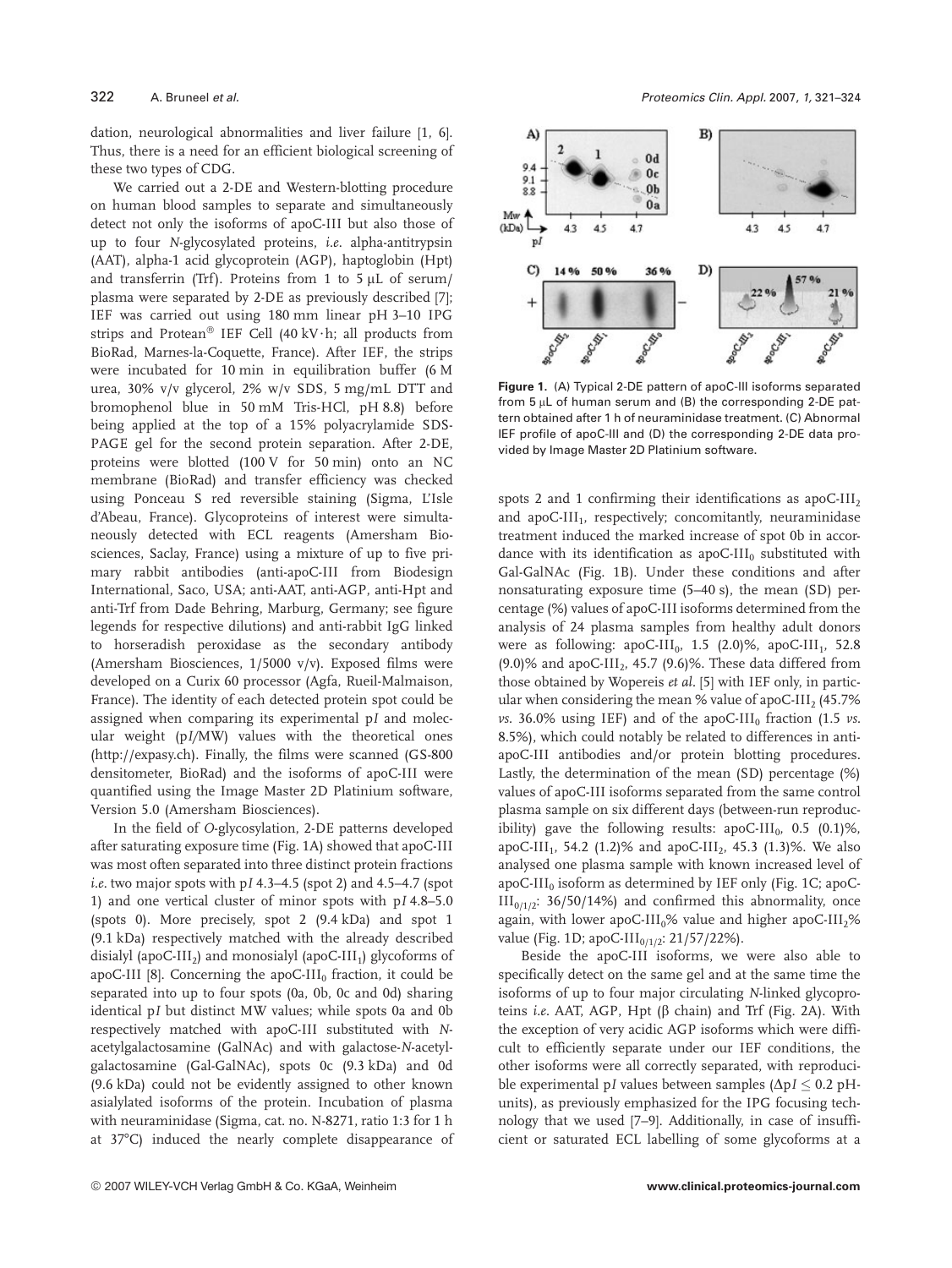

**Figure 2.** (A) Typical 2-DE patterns obtained after simultaneous detection of apoC-III, AGP, AAT, Hpt (antibodies dilution: 1/5000 v/v) and Trf (1/2500 v/v). (B) Enlarged areas showing marked N-glycan abnormalities in one plasma sample from a patient with CDG-Ia (right; arrows) in comparison with control (left).

given exposure time (*e.g.* in Fig. 2A, concerning apoC-III isoforms), this time could be easily adjusted in order to ameliorate their specific detection and/or quantification. Thus, the 2-DE pattern of plasma *N*-glycosylated proteins from one patient with CDG type Ia (CDG-Ia; deficiency in phosphomannomutase), *i.e.* sharing an enzymatic defect in the assembly of oligosaccharide to the asparagine residue of protein, revealed unequivocal p*I*/MW differences in comparison with controls (Fig. 2B); in particular, while CDG-Iaassociated abnormal cathodal isoforms of Hpt appeared relatively faint and isolated, those of Trf, AGP and AAT were typically strongly marked and numerous. Preliminary results in five plasma samples from patients with CDG-Ia confirmed these types of *N*-glycan abnormalities systematically affecting all the four tested *N*-linked glycoproteins; further, 2-DE patterns of apoC-III isoforms were all normal among these samples (not shown), in accordance with the absence of an oligosaccharide to protein transfer step in the *O*-glycosylation pathway [6].

In contrast to methods associating 2-DE with nonspecific protein staining procedures such as silver nitrate or colloidal blue [10, 11], the presented technique allowed us to specifically and easily visualize several glycoforms of interest with formal identification and with near-absence of any interfering 'protein background' on developed films. As clearly shown in Fig. 2A, our patterns were very slightly disturbed by albumin towards some isoforms of AAT and by probable heavy chains of IgM (deduced from www.expasy.ch) towards isoforms of Trf. For the study of core 1 mucin type *O*-glycosylation, this technique was successfully applied to the separation and relative quantification of apoC-III isoforms, showing good reproducibility and appreciable sensitivity since it was applicable to a few microlitres of the serum. In contrast to IEF only, it allowed the efficient separation of apoC-III $_0$  with Gal-GalNAc and also revealed an 'unexpected' heterogeneity in the asialylated apoC- $III<sub>0</sub>$  fraction whose accurate characterization will be investigated using MS/MS and/or specific glycosidases. Concerning *N*-glycosylation,

the use of a mixture of specific antibodies allowed us to detect the 2-DE separated isoforms of AAT, AGP, Hpt and Trf, further displaying typical *N*-glycan abnormalities related to CDG type Ia. In addition during detection the modulation of film exposure time allowed us to adjust the intensity of the spots, irrespective of the potential differences of serum-specific protein concentrations between samples, avoiding overexposition and saturation of the film leading to a nonlinear response.

This method which improves the resolution of the protein separation over IEF or SDS-PAGE alone, could be dedicated to different purposes depending on the antibodies used. It can be routinely applied with only anti-apoC-III antibody for the specific screening of disorders of *O*-glycosylation. With the five antibodies tested, it will also be employed as a secondary technique to get an accurate overview on *N*- and/or *O*-glycan abnormalities in patients suggestive of CDG on the basis of abnormal routine screening test, *i.e.* Trf IEF or SDS-PAGE [12]. Lastly, since this method is easily adaptable to minigel electrophoresis equipment offering relatively 'high throughput' capabilities (*e.g.* up to 12 gels *per* run), we may speculate that it could be shortly applied to the overall biological screening of both *O*- and *N*glycosylation congenital disorders.

## **References**

- [1] Grunewald, S., Matthijs, G., Jaeken, J., Pediatr. Res. 2002, 52, 618–624.
- [2] Jaeken, J., van Eijk, H. G., van der Heul, C., Corbeel, L. et al., Clin. Chim. Acta 1984, 144, 245–247.
- [3] Iourin, O., Mattu, T. S., Mian, N., Keir, G. et al., Glycoconj. J. 1996, 13, 1031–1042.
- [4] Carchon, H. A., Chevigné, R., Falmagne, J., Jaeken, J., Clin. Chem. 2004, 50, 101–111.